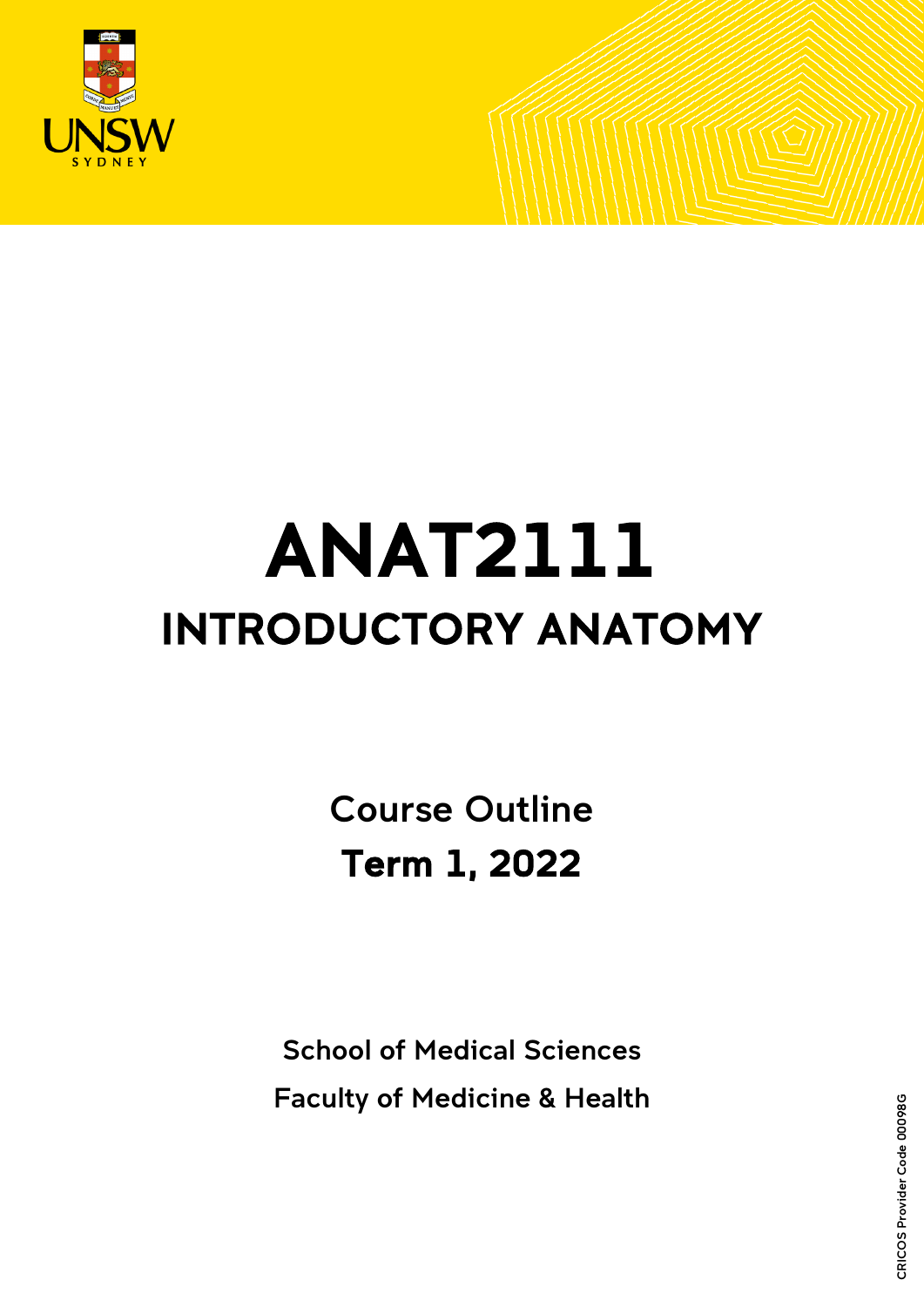# **Table of Contents**

| 1. Staff                                                                      | 3              |
|-------------------------------------------------------------------------------|----------------|
| 2. Course information                                                         | 3              |
| 2.1 Course summary                                                            | 3              |
| 2.2 Course aims                                                               | 3              |
| 2.3 Course learning outcomes (CLO)                                            | $\overline{4}$ |
| 2.4 Relationship between course and program learning outcomes and assessments | 4              |
| 3. Strategies and approaches to learning                                      | 5              |
| 3.1 Learning and teaching activities                                          | 5              |
| 3.2 Expectations of students                                                  | 5              |
| 4. Course schedule and structure                                              | 6              |
| 5. Assessment                                                                 | 8              |
| 5.1 Assessment tasks                                                          | 8              |
| 5.2 Assessment criteria and standards                                         | 9              |
| 5.3 Submission of assessment tasks                                            | 9              |
| 6. Academic integrity, referencing and plagiarism                             | 10             |
| 7. Readings and resources                                                     | 11             |
| 8. Administrative matters                                                     | 12             |
| 8.1 General Information                                                       | 12             |
| 8.2<br>Communication                                                          | 12             |
| 8.3<br><b>Grievance Resolution Officer</b>                                    | 12             |
| 8.4<br><b>Student Representatives</b>                                         | 12             |
| 9. Additional support for students                                            | 13             |
| <b>10. Student Risk Assessment</b>                                            | 14             |
| 11. Ethical behaviour and human remains                                       | 18             |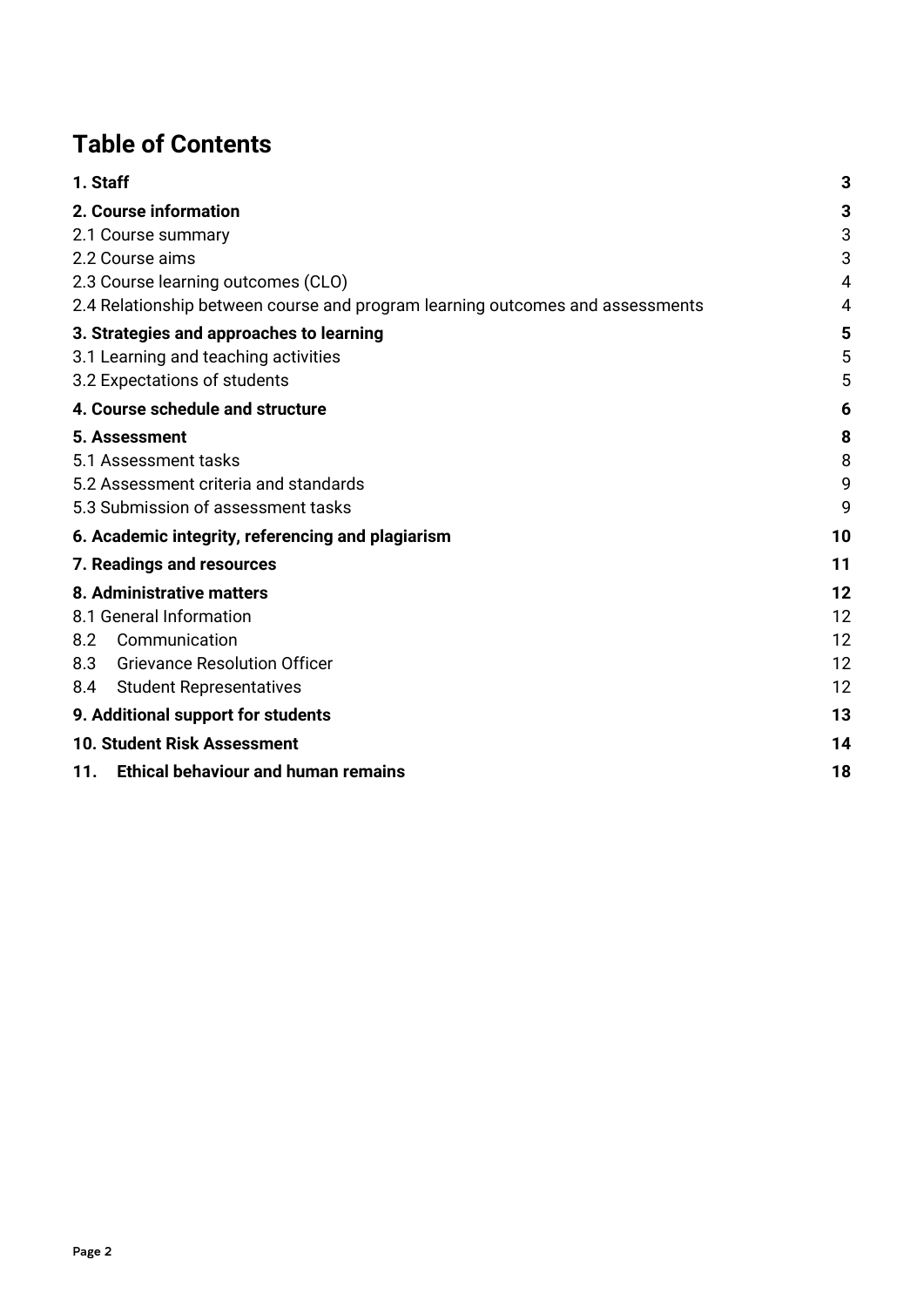# <span id="page-2-0"></span>1. Staff

| <b>Position</b>    | <b>Name</b>        | <b>Email</b>                           | <b>Consultation</b><br>times and<br><b>locations</b> | <b>Contact Details</b>                             |
|--------------------|--------------------|----------------------------------------|------------------------------------------------------|----------------------------------------------------|
| Course<br>Convenor | Joyce El-Haddad    | <u>j.el-</u><br>haddad@unsw.ed<br>u.au | Please arrange via<br>email                          | Room 206, Level 2<br><b>Wallace Wurth</b><br>(C27) |
| Co-<br>convenor    | Dr Ghaith Al-Badri | g.al-<br>badri@unsw.edu.a<br>u         | Please arrange via<br>email                          | Room 208, Level 2<br><b>Wallace Wurth</b><br>(C27) |

**A full list of academic staff** supporting your learning in this course is available in the course Moodle site.Appointments and consultation with academic staff should be arranged **via email**. The course email address is [introanatomy@unsw.edu.au](mailto:introanatomy@unsw.edu.au)

Please email from your **official UNSW student account**, include your **student number, course code**  and state the **reason for your email** clearly. Except for questions of private/personal context, all questions/queries preferably should be posted in Teams*.*

# <span id="page-2-1"></span>2. Course information

Units of credit: 6 Units of Credit

Pre-requisite(s): A pass in BABS1201 or DPST1051 plus either a pass in ANAT2241 or BABS1202 or DPST1052 or BABS2202 or BABS2204 or BIOC2201 or BIOC2291 or BIOS1101 or HESC1501 or PHSL2101 or PHSL2121 or VISN1221

Teaching times and locations are available on<http://timetable.unsw.edu.au/2022/ANAT2111.html> and on the course Moodle page.

## <span id="page-2-2"></span>2.1 Course summary

Introduction to the topographical anatomy of the whole human body, based on the study of prosected human specimens. Topics for study include: general topographical and descriptive anatomy, and the musculoskeletal, nervous, cardiovascular, special sensory organ, respiratory, digestive, urinary and reproductive systems.

This course is designed for students who require the broad study of human anatomy, as well as those who wish to proceed to Level III studies or a major in Anatomy.

## <span id="page-2-3"></span>2.2 Course aims

This course aims provide students with an understanding of the structure and organisation of the human body as it relates to function.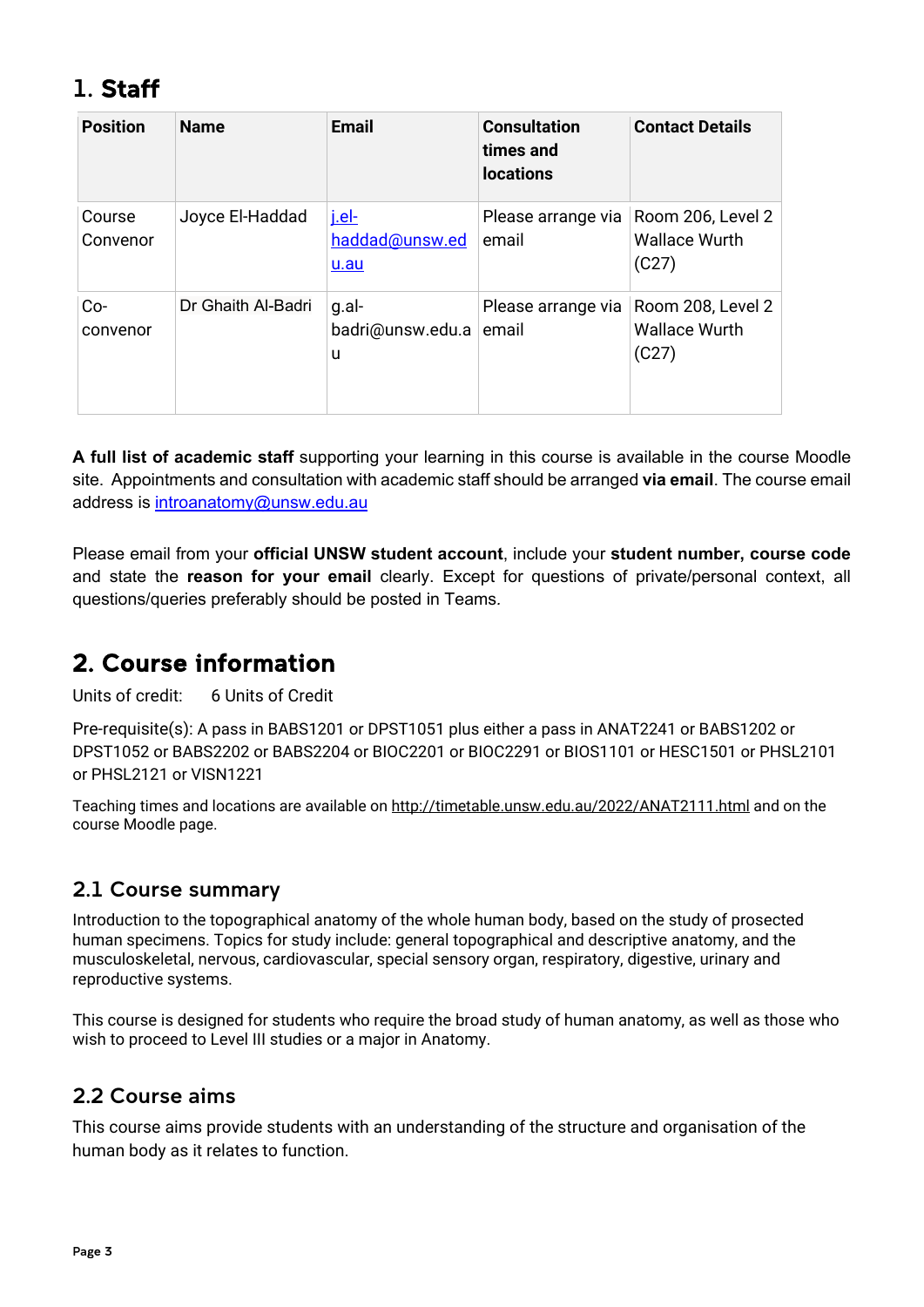# <span id="page-3-0"></span>2.3 Course learning outcomes (CLO)

At the successful completion of this course you (the student) should be able to:

- 1. Demonstrate the appropriate use of anatomical terminology
- 2. Demonstrate an understanding of the ethical considerations, and good practice of, working with human cadaveric tissue
- 3. Demonstrate an understanding of the structure and function of the following body systems and their components: musculoskeletal, cardiovascular, respiratory, digestive, urinary, reproductive, nervous, and special sensory organ systems of the human body
- 4. Demonstrate an understanding of the inter-dependence of body systems

# <span id="page-3-1"></span>2.4 Relationship between course and program learning outcomes and assessments

| <b>Course Learning</b><br><b>Outcome (CLO)</b> | <b>LO Statement</b>                                                                                                                                                                                                                                                        | <b>Related Tasks &amp; Assessment</b>                                                                                                        |
|------------------------------------------------|----------------------------------------------------------------------------------------------------------------------------------------------------------------------------------------------------------------------------------------------------------------------------|----------------------------------------------------------------------------------------------------------------------------------------------|
| CLO <sub>1</sub>                               | Demonstrate the appropriate use of anatomical<br>terminology                                                                                                                                                                                                               | Mid term assessment<br>$\bullet$<br>End term assessment<br>$\bullet$                                                                         |
| CLO <sub>2</sub>                               | Demonstrate an understanding of the ethical<br>considerations, and good practice of, working with<br>human cadaveric tissue.                                                                                                                                               | Continuous assessment<br>$\bullet$<br>Mid term assessment<br>$\bullet$<br>End term assessment<br>$\bullet$<br><b>Final Exam</b><br>$\bullet$ |
| CLO <sub>3</sub>                               | Demonstrate an understanding of the structure<br>and function of the following body systems and<br>their components: musculoskeletal, nervous,<br>cardiovascular, special sensory organ,<br>respiratory, digestive, urinary, and reproductive<br>system of the human body. | Continuous assessment<br>$\bullet$<br>Mid term assessment<br>$\bullet$<br>$\bullet$<br>End term assessment<br><b>Final Exam</b><br>$\bullet$ |
| CLO <sub>4</sub>                               | Demonstrate an understanding of the inter-<br>dependence of body systems.                                                                                                                                                                                                  | Continuous assessment<br>$\bullet$<br>Mid term assessment<br>$\bullet$<br>End term assessment<br>$\bullet$<br><b>Final Exam</b>              |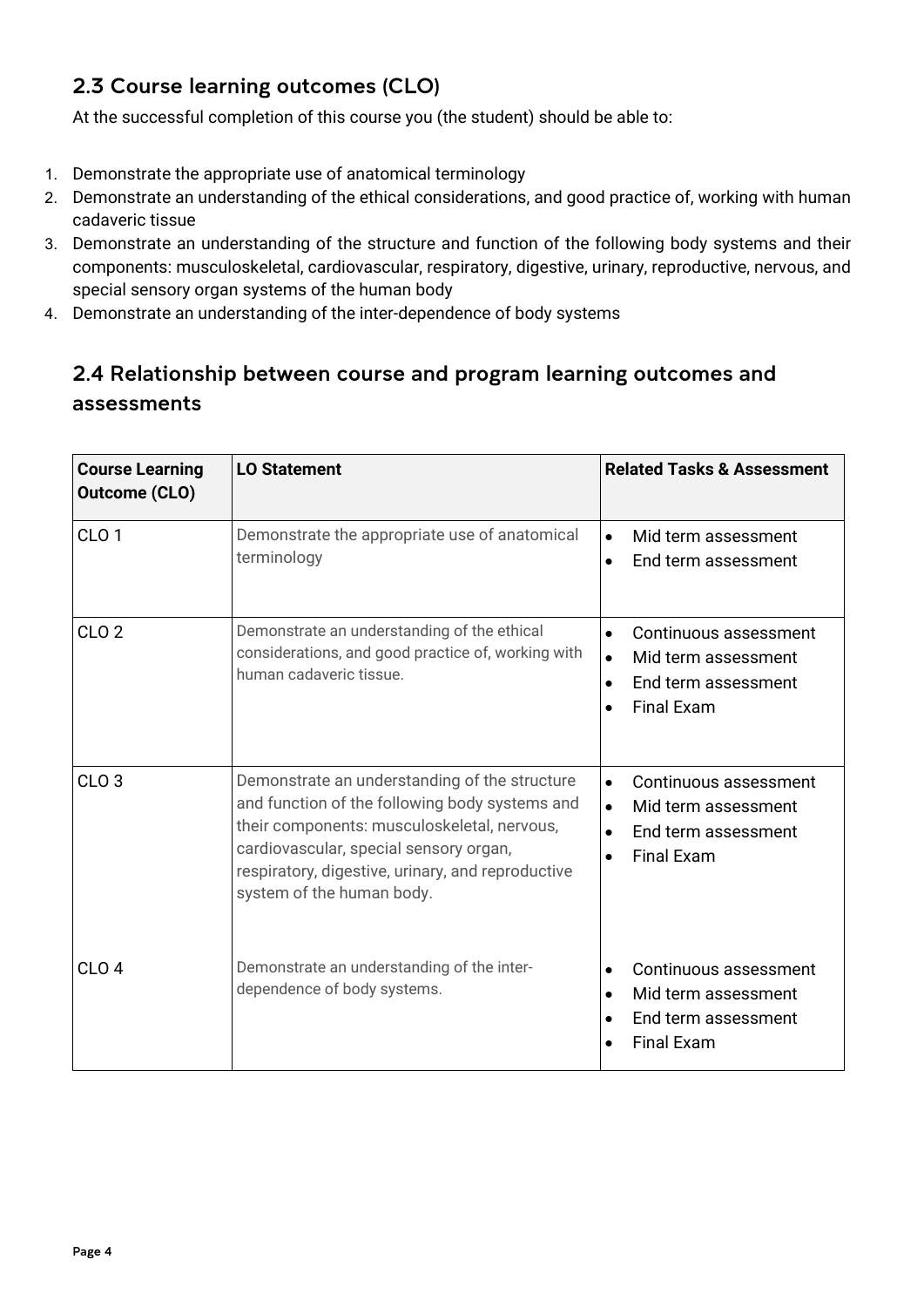# <span id="page-4-0"></span>3. Strategies and approaches to learning

## <span id="page-4-1"></span>3.1 Learning and teaching activities

Student learning and engagement with the content of the course underpins all learning activities.

## **Seminars**

The seminars are designed to provide conceptual information and an overview of the content that will be the focus of the week's laboratory. It is advisable that students attend all seminars to achieve better learning outcomes and academic success. All seminars will be streamed live (with a few exceptions to accommodate for public holidays) and recorded and posted on ECHO360. It should be noted that while it is expected that the seminars will be recorded, please note that this cannot be guaranteed as we may encounter technical issues.

In some cases, there is pre-class work (some of which is online) to assist in preparation for tutorials or labs, and/or post-class work to help consoliate content covered.

#### **Laboratory/Practical classes**

The laboratory classes complement the seminars, and involve active learning in a small group situation. There is much research to indicate that this is the best method for the learning of anatomy and these sessions will give you a window into the wonder of the human body. In laboratory sessions, you will be required to study human bones, models, wet and plastinated prosected specimens as well as cross-sectional and radiological imaging. Every student is required to be involved in inquiry and take an active participation in the learning process.

**It is strongly advised that students come well prepared in order to make the best use of their time in the laboratory. Each lab session links to content covered in preceding seminars and videos.** 

#### **Self-directed learning activities**

The purpose of these weekly activities is to help students interact with the content covered. During these activities students will identify the anatomical structures and their features. Students are also required to read the chapters as indicated by convenors where necessary from the prescribed textbook.

#### **Tutorial sessions**

Tutorials are interactive sessions online and focus on clarifying difficult anatomical concepts from that week.

You are encouraged to use the online discussion forums for questions and discussion related to the course content. Please engage in this discussion by answering and commenting on questions and queries from your peers. Teaching staff will respond to unanswered questions in this forum.

## <span id="page-4-2"></span>3.2 Expectations of students

You are reminded that UNSW recommends that a 6 units-of-credit course should involve about 150 hours of study and learning activities. The formal learning activities total approximately 50 hours throughout the term and students are expected (and strongly recommended) to do at least the same number of hours of additional study.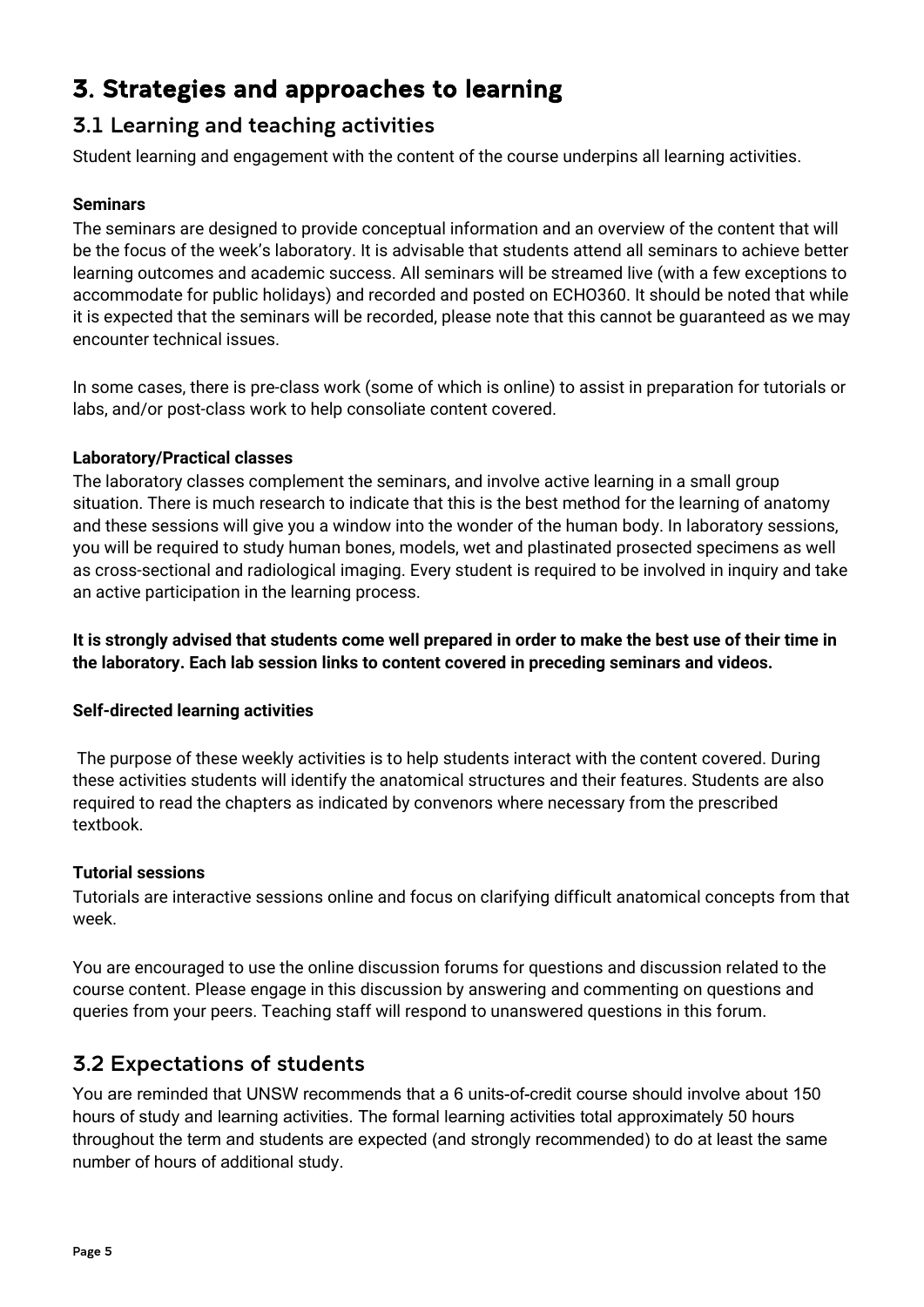It is expected that for every timetabled hour of learning activity, you will need at least an hour of additional self-directed study. To assist your self-directed study, online learning modules are available in each topic. To master the course content, it is expected that you will engage with these for at least one additional untimetabled hour per week.

It is expected that you will attend all seminars, practical, and tutorial sessions. Each of these sessions are interactive and active participation is recommended. Laboratory and tutorial sessions, as well as the group assignment are collaborative learning experiences and is framed on being accountable for your learning and that of your peers. For some of these sessions, pre-work is required. This expectation will be clearly outlined in the course learning management system (Moodle).

The course utilises social learning platforms such as Microsoft Teams. It is expected that you will engage with these platforms in a respectful and professional manner and use your cameras in online practical settings. If you have any concerns about this, please contact the convenor as soon as possible.

# <span id="page-5-0"></span>4. Course schedule and structure

Update below a sample table of weekly class topics or themes, with activities and assessment tasks. This course consists of 90 hours of teaching contact. You are expected to take an additional 50 hours of non-class contact hours to complete assessments, readings, and exam preparation.

1. **Seminars –** Mondays 10:00 AM – 12:00 PM. These will be delivered via MS Teams and will be recorded.

**2. Preparatory activities –** activities available via Moodle and should be completed prior to attending labs each week. Please note that there are online activities that need to be completed before the first lab.

**4. Laboratory practicals –** students will attend either in-person or online labs. ANAT2111: Tuesday 2:00 PM – 5:00 PM or Wednesday 9:00 AM - 12:00 PM (D26, level 1, Anatomy lab 07 or if online on TEAMS). Wednesdays 10:00 AM to 1:00 PM only on week 5. Students will work through the lab manual in small groups.

- **5. Videos –** available via Moodle and include additional videos, adaptive tutorials and labelling activities.
- **6. Exam timeslot (for spot tests) –** Thursday 4:00 PM 6:00 PM in week 5 and 10 only

The full schedule is included below. **Any changes to the timetable will be communicated via the course Moodle and Teams.** 

Please note that the course integrates the use of Moodle and MS Teams. **It is suggested that you download the MS Teams app available via UNSW IT before the course commences**.

While it is expected that the seminars will be recorded please note that this cannot be guaranteed. **It is strongly recommended that students attend all seminars as they form the basis for the practical content for the week, and the continuous assessment.**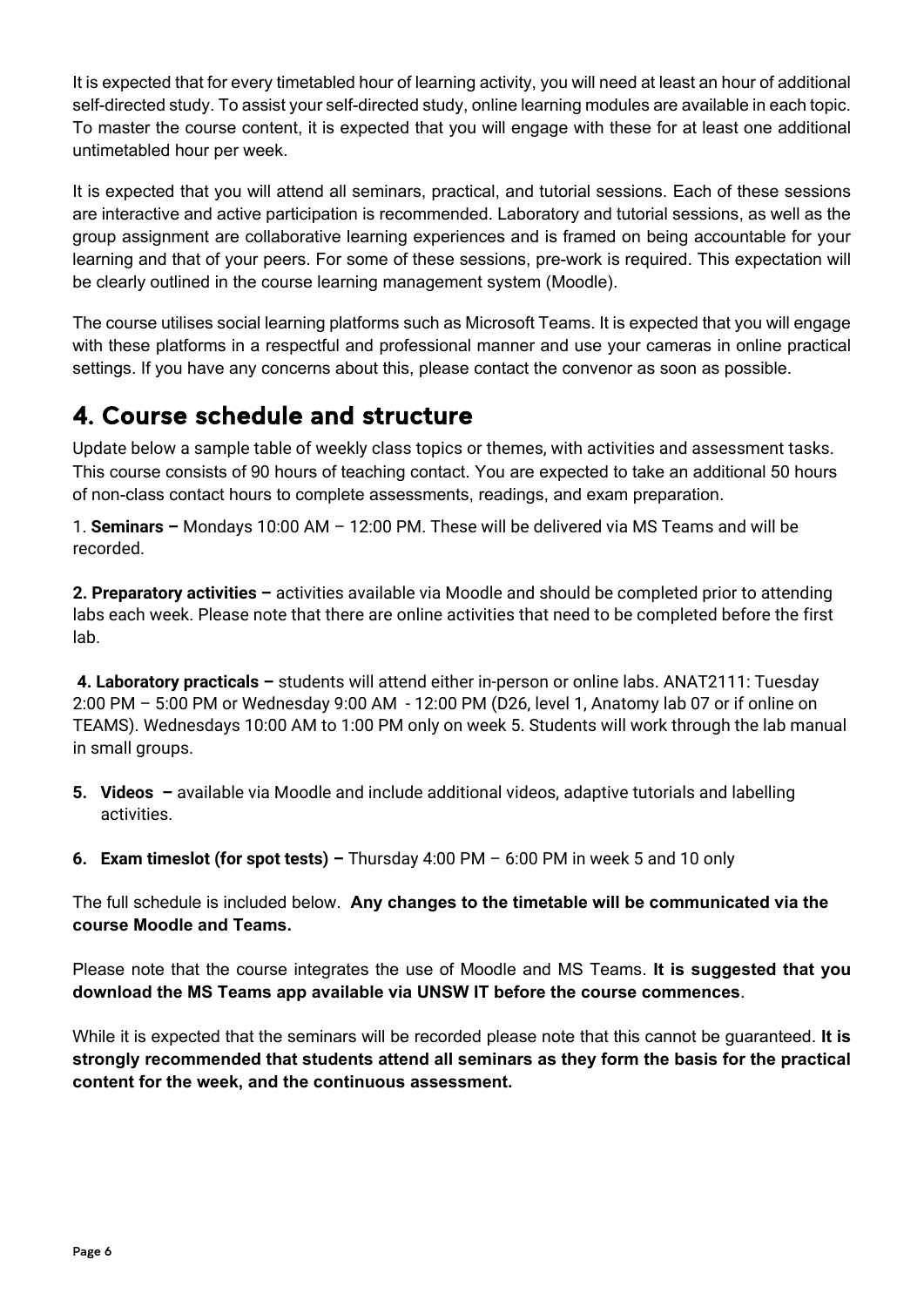| <b>WEEK</b>             |                                                          | <b>SEMINAR</b><br><b>VIDEOS</b>                                                   |                                                                                                   | <b>LABS</b><br><b>TUTORIALS</b>                                                                                                                |                                                                        | <b>CONTINUOUS ASSESSMENT</b>                     | <b>EXAM</b>                              |  |
|-------------------------|----------------------------------------------------------|-----------------------------------------------------------------------------------|---------------------------------------------------------------------------------------------------|------------------------------------------------------------------------------------------------------------------------------------------------|------------------------------------------------------------------------|--------------------------------------------------|------------------------------------------|--|
|                         | DAY AND TIME                                             | MONDAY 10 AM - 12 PM<br>(TEAMS)                                                   | Self-paced (best before labs)                                                                     | ANAT2111: Tuesday 2-5 PM or<br>Thursday 3-4 PM<br>Wednesday 9-12 PM<br><b>TEAMS</b><br>(D26, level 1, Anatomy lab 07 or if<br>online on TEAMS) |                                                                        | ANAT2111: Tuesday 2-5 PM or<br>Wednesday 9-12 PM | Thursday 4-6 PM in<br>week 5 and 10 ONLY |  |
|                         |                                                          |                                                                                   | Students are REQUIRED TO COMPLETE online tasks available in "Week 0" section on Moodle BEFORE the | start of Week 1                                                                                                                                |                                                                        |                                                  |                                          |  |
| $\overline{1}$          | 14th Feb - 18th<br>Feb                                   | Terminology, Orientation<br>and introduction to<br>movement and Axial<br>Skeleton | Anatomy terminology, and bone<br>features                                                         | <b>BODY REGIONS AND</b><br><b>TERMINOLOGY</b><br><b>AXIAL SKELETON</b>                                                                         | <b>BODY REGIONS AND</b><br><b>TERMINOLOGY</b><br><b>AXIAL SKELETON</b> | Week 1 Quiz                                      |                                          |  |
| $\overline{2}$          | $21^{st}$ Feb - $25^{th}$<br>Feb                         | Appendicular skeleton and<br>Joints                                               | Joints and Skeletal System                                                                        | APPENDICULAR SKELETON AND<br><b>JOINTS</b>                                                                                                     | APPENDICULAR<br><b>SKELETON AND JOINTS</b>                             | Week 2 Quiz                                      |                                          |  |
| $\overline{\mathbf{3}}$ | $28^{th}$ Feb - $4^{th}$<br>March                        | Musculoskeletal system and<br>CNS <sub>1</sub>                                    | Muscular System<br>Nervous System pt 1                                                            | MUSCULOSKELETAL SYSTEM                                                                                                                         | <b>MUSCULOSKELETAL</b><br><b>SYSTEM</b>                                | Week 3 Quiz                                      |                                          |  |
| 4                       | $7th March -$<br>11 <sup>th</sup> March                  | CNS 2 and PNS                                                                     | Nervous system 2                                                                                  | NERVOUS SYSTEM                                                                                                                                 | <b>NERVOUS SYSTEM</b>                                                  | Week 4 Quiz                                      |                                          |  |
| 5                       | 14th March -<br>18 <sup>th</sup> March                   | Autonomic Nervous System<br>and Cardiovascular System 1                           | Autonomic Nervous system                                                                          | <b>AUTONOMIC NERVOUS</b><br>SYSTEM CARDIOVASCULAR<br>SYSTEM                                                                                    | <b>AUTONOMIC</b><br>NERVOUS SYSTEM<br>CARDIOVASCULAR<br><b>SYSTEM</b>  | Week 5 Quiz                                      | <b>MID-TERM EXAM</b>                     |  |
| 6                       |                                                          |                                                                                   |                                                                                                   | <b>FLEXIWEEK</b><br>Activity: Cardiovascular system video                                                                                      |                                                                        |                                                  |                                          |  |
| $\overline{7}$          | $28^{th}$ March - $1^{st}$<br>April                      | Cardiovascular system 2 and<br>Respiratory System                                 | Respiratory system                                                                                | <b>BLOOD VESSELS AND</b><br><b>RESPIRATORY SYSTEM</b>                                                                                          | <b>BLOOD VESSELS AND</b><br><b>RESPIRATORY SYSTEM</b>                  | Week 6 Quiz                                      |                                          |  |
| $\overline{\mathbf{8}}$ | $4th$ April - $8th$<br>April                             | Digestive system                                                                  | Digestive                                                                                         | <b>DIGESTIVE SYSTEM</b>                                                                                                                        | <b>DIGESTIVE SYSTEM</b>                                                | Week 7 Quiz                                      |                                          |  |
| 9                       | $11th$ April - $15th$<br>April $(15th =$<br>Good Friday) | Urinary system<br>And Female Reproductive<br>System                               | Urinary and Reproductive Systems                                                                  | URINARY AND FEMALE<br>REPRODUCTIVE SYSTEM                                                                                                      | URINARY AND FEMALE<br><b>REPRODUCTIVE</b><br><b>SYSTEM</b>             | Week 8 Quiz                                      |                                          |  |
| 10                      | 18 <sup>th</sup> - 22 <sup>nd</sup> April                | Male reproductive system<br>and Special Senses (PRE<br><b>RECORDED)</b>           | Reproductive Systems<br><b>Special Senses</b>                                                     | MALE REPRODUCTIVE SYSTEM<br><b>SPECIAL SENSES</b>                                                                                              | MALE REPRODUCTIVE<br><b>SYSTEM</b>                                     | Week 9 Quiz                                      | <b>END-TERM EXAM</b>                     |  |
| 11                      | <b>Study period</b>                                      |                                                                                   |                                                                                                   |                                                                                                                                                |                                                                        |                                                  |                                          |  |
| 12                      | <b>Final Exam period</b>                                 |                                                                                   |                                                                                                   |                                                                                                                                                |                                                                        |                                                  |                                          |  |

Exam Period: 29 April – 12 May Supplementary Exam Period: 23 May – 27 May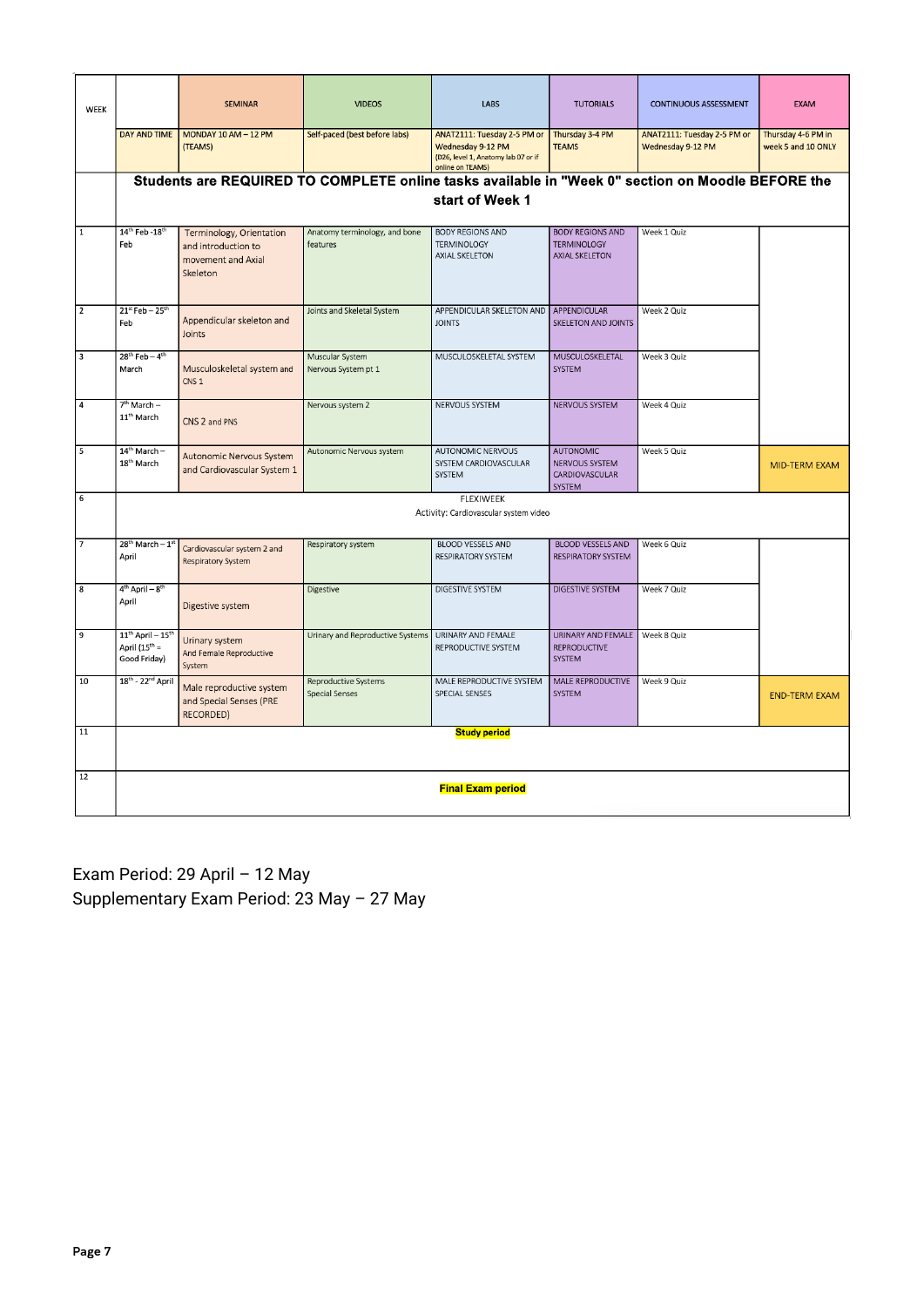# <span id="page-7-0"></span>5. Assessment

## <span id="page-7-1"></span>5.1 Assessment tasks

| <b>Assessment task</b>                                                                                                                                                                                                                                                    | Length                                                                                                                                                                                                                                                                                                                                                                                      | Weight | <b>Mark</b> | Due date and time                            |  |  |  |  |
|---------------------------------------------------------------------------------------------------------------------------------------------------------------------------------------------------------------------------------------------------------------------------|---------------------------------------------------------------------------------------------------------------------------------------------------------------------------------------------------------------------------------------------------------------------------------------------------------------------------------------------------------------------------------------------|--------|-------------|----------------------------------------------|--|--|--|--|
| <b>Assessment 1: Continuous</b><br>Assessment                                                                                                                                                                                                                             | 55 mins                                                                                                                                                                                                                                                                                                                                                                                     | 20     | 100         | End of each lab, as<br>indicated in schedule |  |  |  |  |
|                                                                                                                                                                                                                                                                           | Online quizzes at the end of each week are based on the related learning activities and aim to<br>encourage you to self-manage your mastery of the CLOs. These assessments usually include<br>multiple choice questions (MCQs). The seven best quiz marks contribute to the final course mark.<br>You will receive weekly automated and individualised at the end of the assessment period. |        |             |                                              |  |  |  |  |
| <b>Assessment 2: Mid term</b><br>assessment                                                                                                                                                                                                                               | 45 minutes   20                                                                                                                                                                                                                                                                                                                                                                             |        | 100         | Week 5 Thursday @<br>5 PM                    |  |  |  |  |
| The mid term assessment focusses on assessing your mastery of the practical content and skills in<br>the first half of the course. This assessment includes identifying structures on specimens as well as<br>some theory questions related to function and application.  |                                                                                                                                                                                                                                                                                                                                                                                             |        |             |                                              |  |  |  |  |
| Performance outcomes as well as generalised cohort feedback regarding assessment items will be<br>provided once the marks are finalised and reported.                                                                                                                     |                                                                                                                                                                                                                                                                                                                                                                                             |        |             |                                              |  |  |  |  |
| <b>Assessment 3: End term</b><br>assessment                                                                                                                                                                                                                               | 45 minutes   20                                                                                                                                                                                                                                                                                                                                                                             |        | 100         | Week 10 Thursday<br>@ 5 PM                   |  |  |  |  |
| The end term assessment focusses on assessing your mastery of the practical content and skills in<br>the second half of the course. This assessment includes identifying structures on specimens as well<br>as some theory questions related to function and application. |                                                                                                                                                                                                                                                                                                                                                                                             |        |             |                                              |  |  |  |  |
|                                                                                                                                                                                                                                                                           | Performance outcomes as well as generalised cohort feedback regarding assessment items will be<br>provided once the marks are finalised and reported.                                                                                                                                                                                                                                       |        |             |                                              |  |  |  |  |
| <b>Assessment 4: Final exam</b>                                                                                                                                                                                                                                           | 120<br>minutes                                                                                                                                                                                                                                                                                                                                                                              | 40     | 100         | <b>Exam Period</b>                           |  |  |  |  |
| This is a two-hour comprehensive assessment covering the entire course content.<br>Individual performance outcome will serve as feedback. General cohort feedback is provided via the<br>course learning management system.                                               |                                                                                                                                                                                                                                                                                                                                                                                             |        |             |                                              |  |  |  |  |

### **Further information**

UNSW grading system:<https://student.unsw.edu.au/grades>

UNSW assessment policy:<https://student.unsw.edu.au/assessment>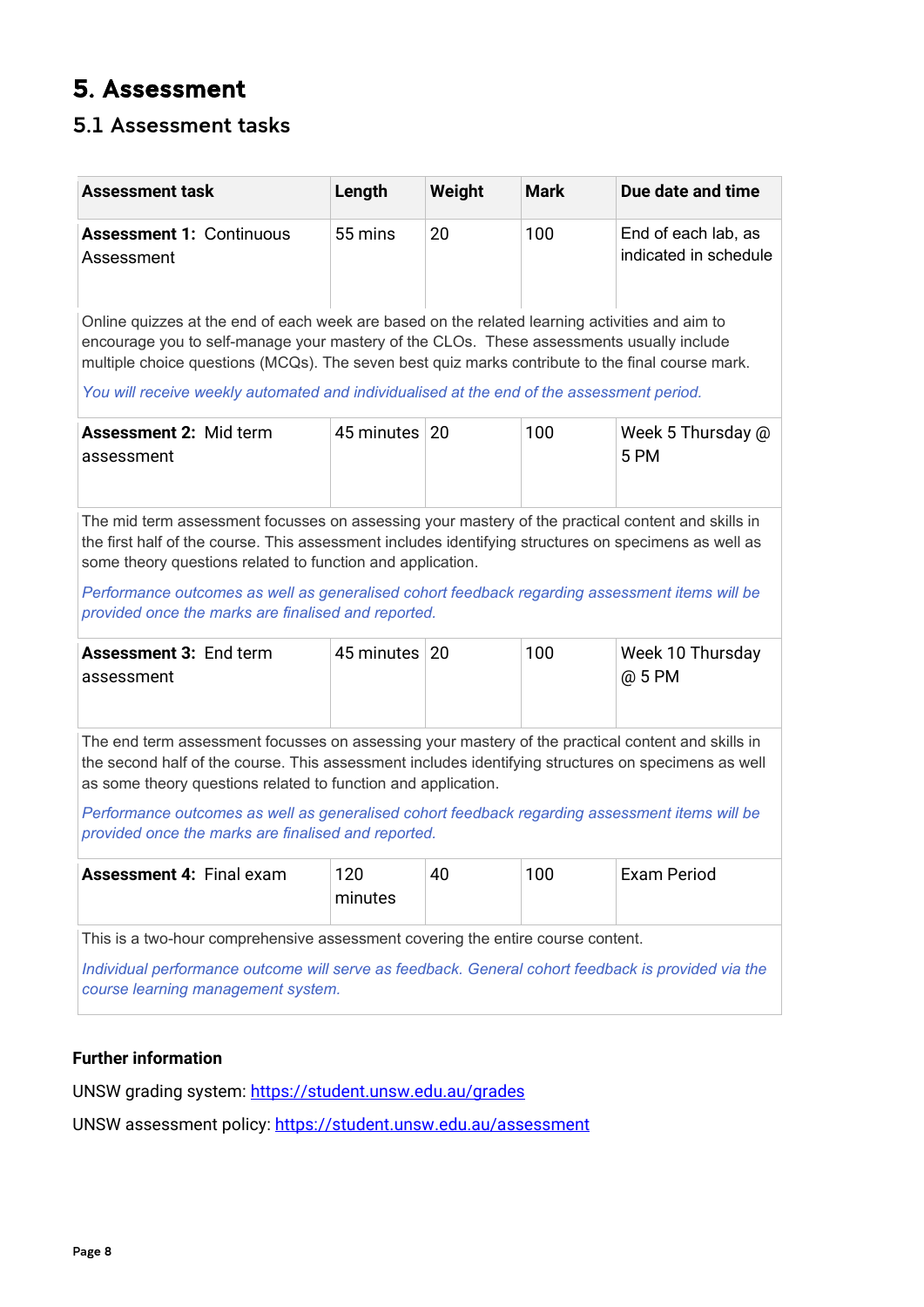## <span id="page-8-0"></span>5.2 Assessment criteria and standards

| Assessment of                                  | <b>Level of Attainment</b>                                                                                                                                                               |                                                                                                                                                                                                                                                                    |                                                                                                                                                                                              |                                                                                                                                                                                                                                                                                    |  |  |  |
|------------------------------------------------|------------------------------------------------------------------------------------------------------------------------------------------------------------------------------------------|--------------------------------------------------------------------------------------------------------------------------------------------------------------------------------------------------------------------------------------------------------------------|----------------------------------------------------------------------------------------------------------------------------------------------------------------------------------------------|------------------------------------------------------------------------------------------------------------------------------------------------------------------------------------------------------------------------------------------------------------------------------------|--|--|--|
| <b>Attributes</b>                              | Functional<br>Developing<br>Proficient                                                                                                                                                   |                                                                                                                                                                                                                                                                    | Advanced                                                                                                                                                                                     |                                                                                                                                                                                                                                                                                    |  |  |  |
| Assessment<br>1: Continuous<br>Assessment      | Limited<br>understanding of<br>required knowledge<br>and concepts.<br>Inaccurate<br>understanding of<br>concepts discussed<br>in lectures and<br>laboratory sessions                     | Can reproduce<br>Exhibits breadth and<br>significant facts and<br>depth of understanding of<br>definitions. Has<br>concepts in the<br>adequate breadth, but<br>knowledge domain. Able<br>limited depth of<br>to apply concepts to new<br>understanding<br>contexts |                                                                                                                                                                                              | Exhibits accurate and<br>elaborate breadth<br>and depth of understanding<br>of concepts in the<br>knowledge domain. Can<br>apply concepts well to<br>clinical scenarios.                                                                                                           |  |  |  |
| <b>Assessment</b><br>2: Mid term<br>assessment | Inaccurate<br>understanding and<br>explanation of<br>concepts discussed<br>in course.<br>Cannot identify<br>features in new<br>contexts.                                                 | Can reproduce<br>accurately required<br>facts and<br>definitions. Has<br>adequate breadth, but<br>limited depth of<br>application of<br>practical concepts.                                                                                                        | Exhibits breadth and<br>depth of understanding of<br>practical concepts. Can<br>use terminology<br>accurately in new<br>contexts.                                                            | Exhibits accurate and<br>elaborated breadth<br>and depth of understanding<br>of concepts in the<br>knowledge domain. Can<br>apply concepts well to<br>clinical scenarios.                                                                                                          |  |  |  |
| <b>Assessment</b><br>3: End term<br>assessment | Inaccurate<br>understanding and<br>explanation of<br>concepts discussed<br>in course.<br>Cannot identify<br>features in new<br>contexts.                                                 | Can reproduce<br>accurately required<br>facts and<br>definitions. Has<br>adequate breadth, but<br>limited depth of<br>application of<br>practical concepts.                                                                                                        | Exhibits breadth and<br>depth of understanding of<br>practical concepts. Can<br>use terminology<br>accurately in new<br>contexts.                                                            | Exhibits accurate and<br>elaborated breadth<br>and depth of understanding<br>of concepts in the<br>knowledge domain. Can<br>apply concepts well to<br>clinical scenarios.                                                                                                          |  |  |  |
| Assessment<br>4: Final Exam                    | Limited<br>understanding of<br>required knowledge<br>and concepts.<br>Inaccurate<br>understanding and<br>explanation of<br>concepts discussed<br>in lectures and<br>laboratory sessions; | Can reproduce<br>accurately required<br>facts and<br>definitions, Has<br>adequate breadth, but<br>limited depth of<br>understanding of<br>concepts as<br>evidenced in<br>integrating body<br>systems.                                                              | Exhibits breadth and<br>depth of understanding of<br>concepts in the<br>knowledge domain. Can<br>use terminology<br>accurately in new<br>contexts and can discuss<br>concepts appropriately. | Exhibits accurate and<br>elaborated breadth<br>and depth of understanding<br>of concepts in the<br>knowledge domain. Can<br>apply concepts well. Can<br>justify application of<br>concepts based on<br>anatomical and functional<br>principles, and integration<br>of body systems |  |  |  |

## <span id="page-8-1"></span>5.3 Submission of assessment tasks

#### **Late Submission**

Late submissions will be penalized at 5% per day capped at five days (120 hours). Students will not be permitted to submit their assessments after this date.

#### **Special Consideration**

If you experience a short-term event beyond your control (exceptional circumstances) that impacts your performance in a particular assessment task, you can apply for Special Considerations.

You must apply for Special Consideration **before** the start of your exam or due date for your assessment, except where your circumstances of illness or misadventure stop you from doing so.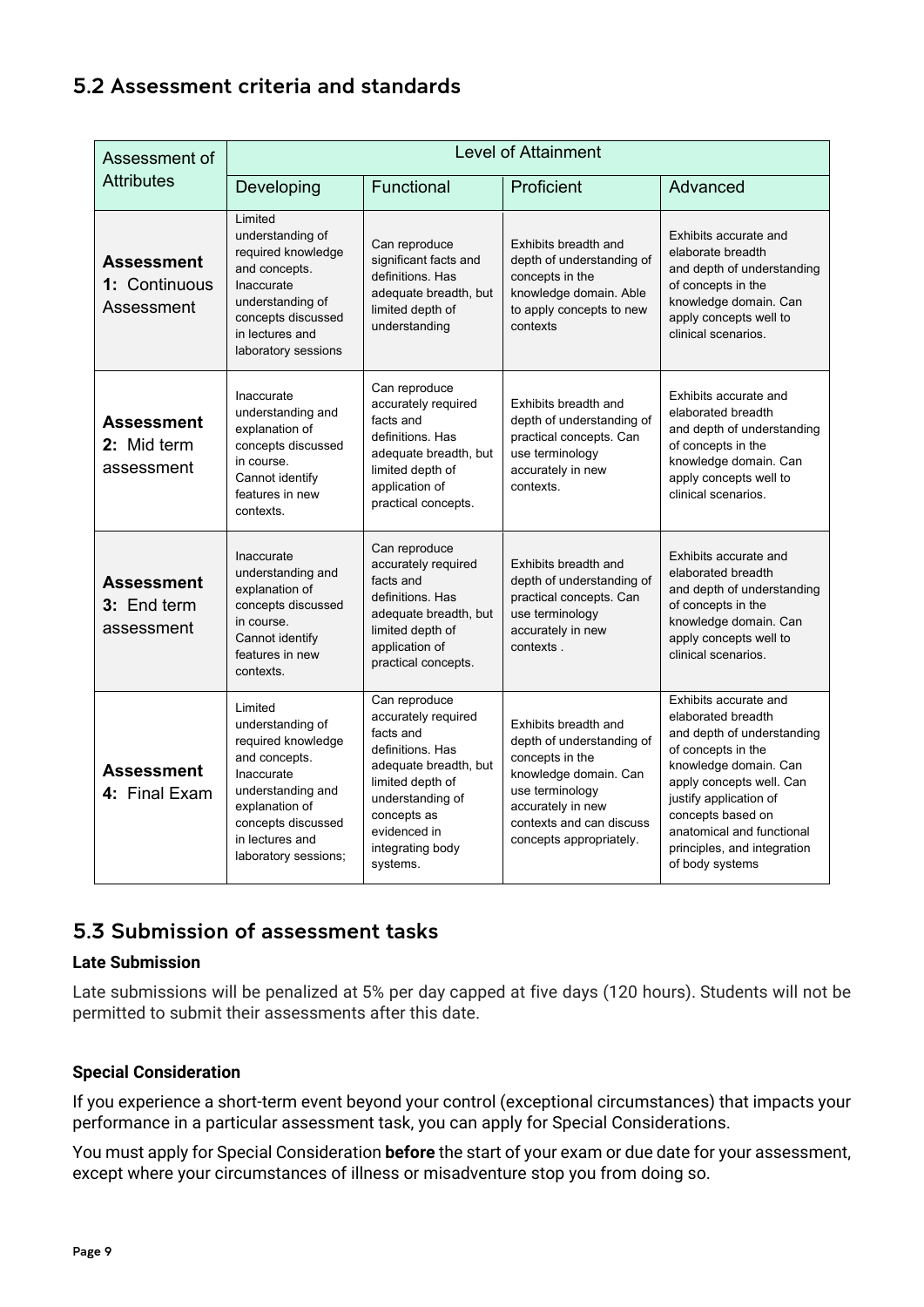If your circumstances stop you from applying before your exam or assessment due date, you must **apply within 3 working days** of the assessment, or the period covered by your supporting documentation.

More information can be found on the [Special Consideration website.](https://www.student.unsw.edu.au/special-consideration)

# <span id="page-9-0"></span>6. Academic integrity, referencing and plagiarism

**Referencing** is a way of acknowledging the sources of information that you use to research your assignments. You need to provide a reference whenever you draw on someone else's words, ideas or research. Not referencing other people's work can constitute plagiarism.

*Please use a consistent referencing style for this course if needed.*

Further information about referencing styles can be located at<https://student.unsw.edu.au/referencing>

**Academic integrity** is fundamental to success at university. Academic integrity can be defined as a commitment to six fundamental values in academic pursuits**:** honesty, trust, fairness, respect, responsibility, and courage.*[1](#page-9-1)* At UNSW, this means that your work must be your own, and others' ideas should be appropriately acknowledged. If you don't follow these rules, plagiarism may be detected in your work.

Further information about academic integrity and **plagiarism** can be located at:

- The Current Students site *<https://student.unsw.edu.au/plagiarism>***,** and
- The ELISE training site *<http://subjectguides.library.unsw.edu.au/elise/presenting>*

The Conduct and Integrity Unit provides further resources to assist you to understand your conduct obligations as a student: *<https://student.unsw.edu.au/conduct>*.

**The School of Medical Sciences will not tolerate plagiarism in submitted written work.** The University regards this as academic misconduct and imposes severe penalties. Evidence of plagiarism in submitted assignments, etc. will be thoroughly investigated and may be penalised by the award of a score of zero for the assessable work. Flagrant plagiarism will be directly referred to the Division of the Registrar for disciplinary action under UNSW rules.

Plagiarism at UNSW is defined as using the words or ideas of others and passing them off as your own. Examples include:

<span id="page-9-1"></span><sup>1</sup> International Center for Academic Integrity, 'The Fundamental Values of Academic Integrity', T. Fishman (ed), Clemson University, 2013.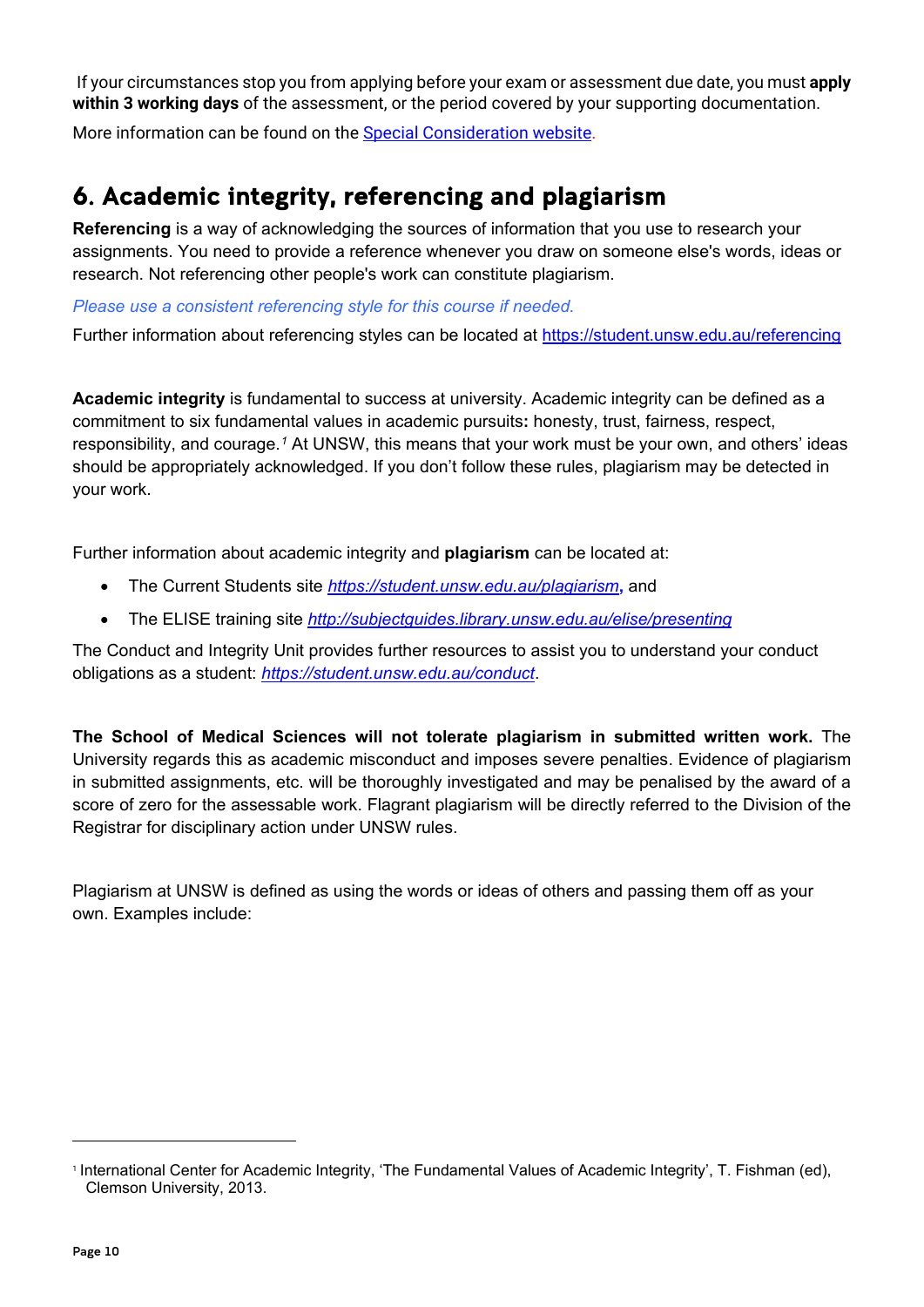| <b>Copying</b>                | Using the same or remarkably similar words to the original text or idea without<br>acknowledging the source or using quotation marks. This includes copying materials,<br>ideas or concepts from a book, article, report or other written document, presentation,<br>composition, artwork, design, drawing, circuitry, computer program or software, website,<br>internet, other electronic resource, or another person's assignment, without appropriate<br>acknowledgement.                                                                                                                                                                            |
|-------------------------------|----------------------------------------------------------------------------------------------------------------------------------------------------------------------------------------------------------------------------------------------------------------------------------------------------------------------------------------------------------------------------------------------------------------------------------------------------------------------------------------------------------------------------------------------------------------------------------------------------------------------------------------------------------|
| Inappropriate<br>paraphrasing | Changing a few words and phrases while mostly retaining the original structure and/or<br>progression of ideas of the original, and information without acknowledgement.<br>This also applies in presentations where someone paraphrases another's ideas or words<br>without credit and to piecing together quotes and paraphrases into a new whole, without<br>appropriate referencing.                                                                                                                                                                                                                                                                  |
| <b>Collusion</b>              | Presenting work as independent work when it has been produced in whole or part in<br>collusion with other people. Collusion includes<br>students providing their work to another student before the due date, or for the<br>٠<br>purpose of them plagiarising at any time<br>paying another person to perform an academic task and passing it off as your own<br>$\blacksquare$<br>stealing or acquiring another person's academic work and copying it<br>$\blacksquare$<br>offering to complete another person's work or seeking payment for completing<br>$\blacksquare$<br>academic work.<br>This should not be confused with academic collaboration. |
| Inappropriate<br>citation     | Citing sources which have not been read, without acknowledging the 'secondary' source<br>from which knowledge of them has been obtained.                                                                                                                                                                                                                                                                                                                                                                                                                                                                                                                 |
| Self-plagiarism               | 'Self-plagiarism' occurs where an author republishes their own previously written work<br>and presents it as new findings without referencing the earlier work, either in its entirety<br>or partially.<br>Self-plagiarism is also referred to as 'recycling', 'duplication', or 'multiple submissions of<br>research findings' without disclosure. In the student context, self-plagiarism includes re-<br>using parts of, or all of, a body of work that has already been submitted for assessment<br>without proper citation.                                                                                                                         |

Students are reminded of their Rights and Responsibilities in respect of plagiarism, as set out in the University Undergraduate and Postgraduate Handbooks and are encouraged to seek advice from

# <span id="page-10-0"></span>7. Readings and resources

#### **Prescribed Text:**

Marieb EN, Wilhelm PB & Mallat J (2017). *Human Anatomy, 8th ed*., Pearson.

## **Atlas:**

Logan BM (2016). *Logan's Illustrated Human Anatomy, 1st ed.,* CRC press.

**Other books** that are useful and may be used as texts instead (available in the Library):

• Drake, R. et al. (2019). *Gray's Anatomy for Students. 4th ed*., Churchill Livingston (**available ONLINE**)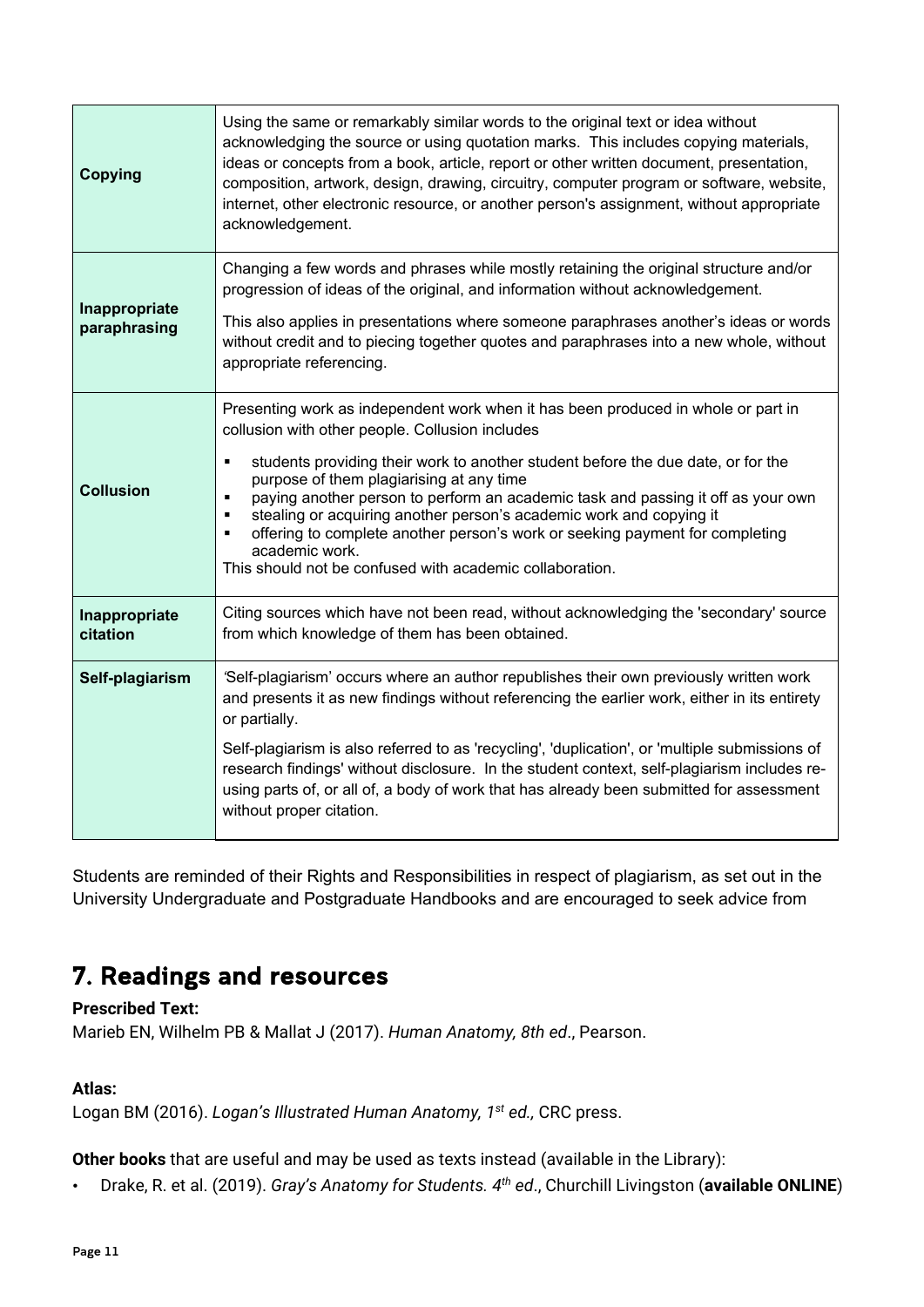- Moore, K. & Dalley, A. (2018). *Clinically Oriented Anatomy, 8th* ed. Wolters Kluwer.
- Tortora, G.J. and B.H. Derrickson (2018). *Tortora's Introduction to the Human Body, 11th ed*. John Wiley & Sons Australia Ltd.
- Rohen, J., Yokochi, C. & Lütjen-Drecoll, E. (2006). *Color Atlas of Anatomy: A Photographic Study of the Human Body,* 6<sup>th</sup> ed. Lippincott, Williams and Wilkins.

See als[o](http://medicalsciences.med.unsw.edu.au/students/undergraduate/learning-resources) [medicalsciences.med.unsw.edu.au/students/undergraduate/learning-resources](http://medicalsciences.med.unsw.edu.au/students/undergraduate/learning-resources)

# <span id="page-11-0"></span>8. Administrative matters

Student enquiries should be submitted via student portal<https://portal.insight.unsw.edu.au/web-forms/>

## <span id="page-11-1"></span>8.1 General Information

The Department of Anatomy is part of the School of Medical Sciences and is within the Faculty of Medicine & Health. **Professor Nalini Pather** is the Head of Anatomy and appointments to see her may be made through email [\(N.Pather@unsw.edu.au\)](mailto:N.Pather@unsw.edu.au).

## <span id="page-11-2"></span>8.2 Communication

All students are advised that email is the official means by which the School of Medical Sciences at UNSW will communicate with you. All email messages will be sent to your official UNSW email address (e.g. z1234567@unsw.edu.au) and, if you do not wish to use the University email system, you MUST arrange for your official mail to be forwarded to your chosen address. Email correspondence with the University should be from your UNSW email address to reduce identity confusion.

The University recommends that you check your mail at least every other day. Facilities for checking email are available in the School of Medical Sciences and in the University library. Further information and assistance are available from the [IT Service Centre](https://www.it.unsw.edu.au/students/index.html) (02) 9385 1333.

All current timetables, notices, and information relevant to you will be available on Moodle. It is your responsibility to check Moodle regularly.

## <span id="page-11-3"></span>8.3 Grievance Resolution Officer

In case you have any problems or grievance about the course, you should try to resolve it with the Course Convenors. If the grievance cannot be resolved in this way, you should contact the School of Medical Sciences Grievance Officer, Prof Nick Di Girolamo [\(n.digirolamo@unsw.edu.au\)](mailto:n.digirolamo@unsw.edu.au).

## <span id="page-11-4"></span>8.4 Student Representatives

Two student representatives from each cohort represent the students in this course on the Department Student-Staff Liaison Committee. These representatives are expected to liaise with course conveners and student cohort, and to meet department committees as required; usually 2 times per term. During these meetings representatives will have the opportunity to report on any feedback relating to the course that has been gathered from peers either verbally or via email. Being a student representative gives you the opportunity to provide a voice for your student cohort, demonstrate your leadership, and is a role that can be listed on your CV.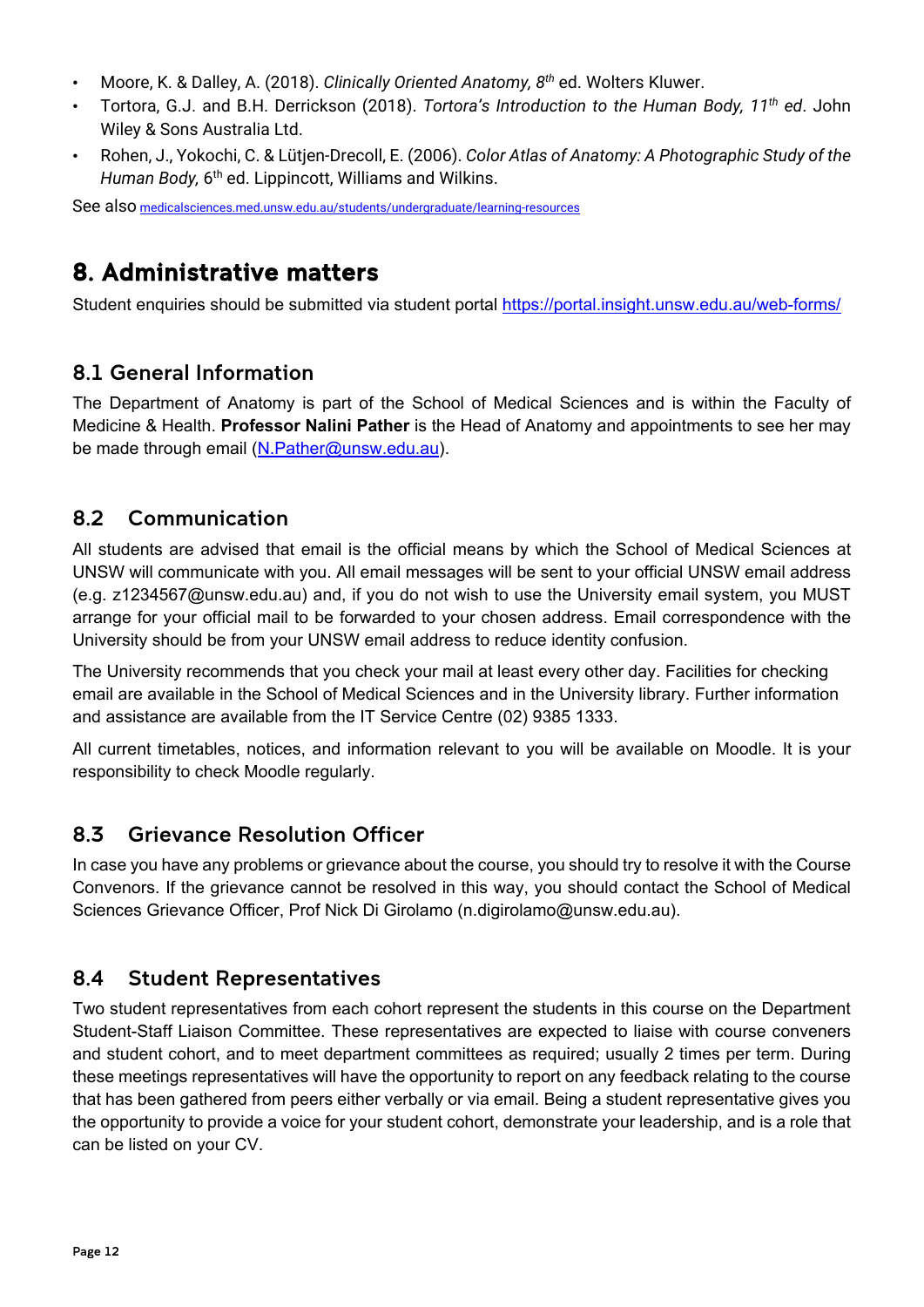# <span id="page-12-0"></span>9. Additional support for students

- The Current Students Gateway:<https://student.unsw.edu.au/>
- Academic Skills and Support:<https://student.unsw.edu.au/academic-skills>
- *Student Wellbeing and Health* <https://www.student.unsw.edu.au/wellbeing>
- UNSW IT Service Centre:<https://www.myit.unsw.edu.au/services/students>
- *UNSW Student Life Hub:* <https://student.unsw.edu.au/hub#main-content>
- *Student Support and Development:* <https://student.unsw.edu.au/support>
- *IT, eLearning and Apps:* <https://student.unsw.edu.au/elearning>
- *Student Support and Success Advisors:* <https://student.unsw.edu.au/advisors>
- *Equitable Learning Services (Formerly Disability Support Unit):* <https://student.unsw.edu.au/els>
- *Transitioning to Online Learning* <https://www.covid19studyonline.unsw.edu.au/>
- *Guide to Online Study* <https://student.unsw.edu.au/online-study>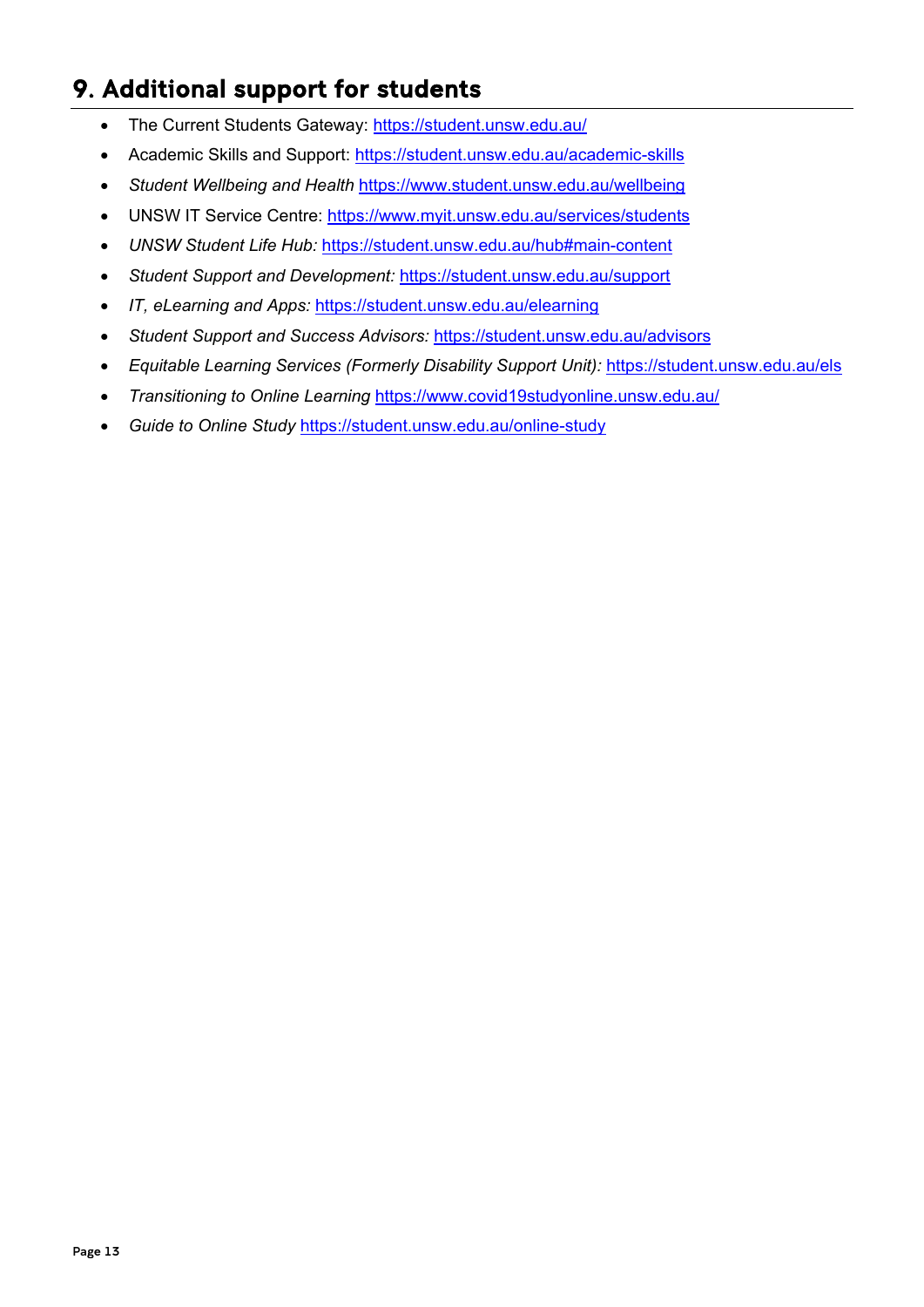# <span id="page-13-0"></span>10. Student Risk Assessment

| <b>Medicine and Science</b><br><b>Teaching Laboratory</b> |                       | <b>UNSW</b>                                                                                                                                          | Practical Classes (Dry and Computer)<br>for Medicine and Science Students |  |
|-----------------------------------------------------------|-----------------------|------------------------------------------------------------------------------------------------------------------------------------------------------|---------------------------------------------------------------------------|--|
|                                                           |                       |                                                                                                                                                      | C27 Wallace Wurth Building G06/07                                         |  |
| <b>Student Risk Assessment</b>                            |                       |                                                                                                                                                      | D26 Ian Jacobs Building, Lab 08B                                          |  |
| <b>Hazards</b>                                            |                       |                                                                                                                                                      |                                                                           |  |
| <b>Ergonomics</b>                                         | Musculoskeletal pain  | Correct workstation set-up<br>$\bullet$<br>$\bullet$<br>before use                                                                                   | Check electrical equipment is in good condition                           |  |
| <b>Electrical</b>                                         | Electrical shock/Fire | All portable electrical equipment tested and tagged<br>٠<br>Disinfectants and wipes available for use before and<br>$\bullet$<br>after the practical |                                                                           |  |
| <b>Biological</b>                                         | Infection             |                                                                                                                                                      |                                                                           |  |
| <b>Workstation set-up</b>                                 |                       |                                                                                                                                                      |                                                                           |  |



Aid Kit located at the end of the G06 or 08A Laboratory.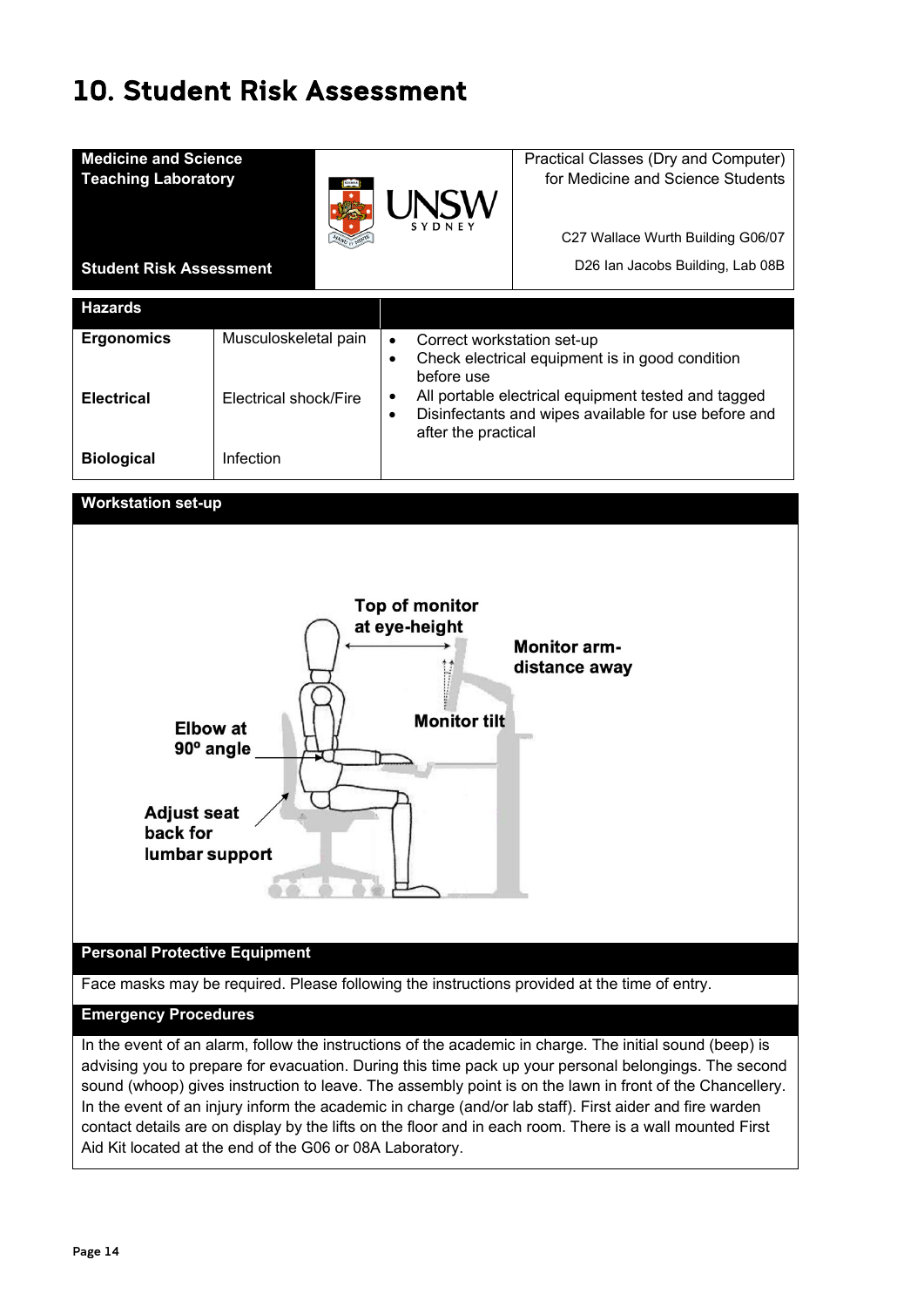No apparatus or chemicals used in these rooms.

| I have read and understand the safety requirements for this practical class, and I will observe these<br>requirements. |  |
|------------------------------------------------------------------------------------------------------------------------|--|
|                                                                                                                        |  |
|                                                                                                                        |  |

ANAT-SRA-Med&SciStudent relates to RA-MED-06. Date for review: 01/02/2023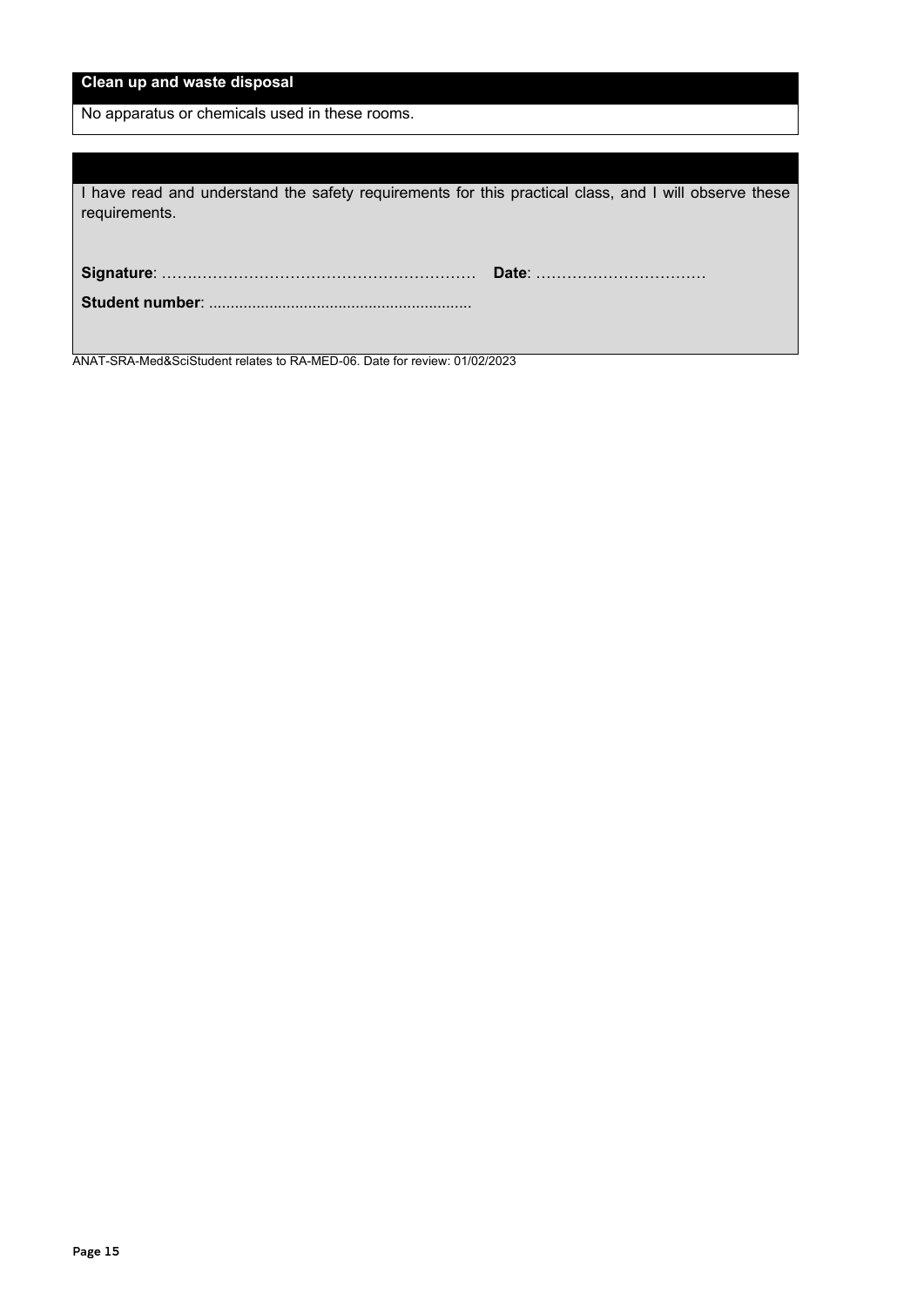#### **Medicine and Science Teaching Laboratory**

**Student Risk Assessment**



Anatomy Practical Classes for Medical and Science Students

D26 Ian Jacobs Building Level 1 LAB07 & 08A

| <b>Hazards</b>                                                                          | <b>Risks</b>                                | <b>Controls</b>                                                                                                                                                                                                                                                                                                                                                                                                                                        |
|-----------------------------------------------------------------------------------------|---------------------------------------------|--------------------------------------------------------------------------------------------------------------------------------------------------------------------------------------------------------------------------------------------------------------------------------------------------------------------------------------------------------------------------------------------------------------------------------------------------------|
| <b>Chemical</b><br>Formaldehyde<br>Methylated spirits<br>2-phenoxyethanol               | Corrosive<br>Flammable<br>Irritant          | Low concentrations of chemicals used<br>٠<br>Adequate air changes and ventilation are provided<br>$\bullet$<br>Safety Data Sheets for chemicals available<br>$\bullet$                                                                                                                                                                                                                                                                                 |
| <b>Physical</b><br>Cold temperature<br>Heavy and sharp<br>models (e.g.<br>bone/plastic) | Cold<br>Penetrating<br>wound<br>Foot injury | Ensure appropriate immunisation is current<br>٠<br>Always wear a laboratory coat<br>٠<br>Always wear enclosed shoes with full coverage of the dorsum of the foot<br>$\bullet$<br>Wear protective eyewear or glasses<br>$\bullet$                                                                                                                                                                                                                       |
| <b>Biological</b><br>Fungi<br>Bacteria (tetanus)<br>Hepatitis B and C                   | Infection                                   | Wear a face mask (if required)<br>٠<br>Wear disposable gloves when handling wet specimens and do not cross-<br>٠<br>contaminate models or bones with wet specimens<br>Do handle food or drinks<br>٠<br>Do not place anything into your mouth<br>٠<br>Use disinfectant provided for cleaning models and surfaces<br>$\bullet$<br>Use the provided hand sanitisers regularly<br>$\bullet$<br>Wash hands with soap and dry thoroughly before leaving<br>٠ |

#### **Personal Protective Equipment required**



#### **Emergency Procedures**

In the event of an alarm, follow the instructions of the academic in charge. The initial sound (beep) is advising you to prepare for evacuation. During this time pack up your personal belongings. The second sound (whoop) gives instruction to leave. The assembly point is on the lawn in front of the Chancellery. In the event of an injury inform the academic in charge (and/or lab staff). First aider and fire warden contact details are on display by the lifts on the floor and in each room. There is a wall mounted First Aid Kit located at the end of the G06 or 08A Laboratory.

#### **Clean up and waste disposal**

- Cover wet specimens with the towels provided. Make sure that towels do not hang over the edge of the table as this may result in fluid dripping onto the floor. Fluids on the floor are a major safety hazard and should be reported to staff immediately.
- Replace stools under the tables (if applicable).
- Remove your gloves and dispose in the biowaste bins provided.
- Wash your hands thoroughly with the soap provided.
- Remove your laboratory coat as you leave the room.

#### **Ethics Approval**

This type of practical has been previously considered and approved by the UNSW Human Research Ethics Advisory Panel (HC180115).

#### **Declaration**

| I have read and understand the safety requirements for this practical class, and I will observe these |  |  |  |  |  |
|-------------------------------------------------------------------------------------------------------|--|--|--|--|--|
| requirements.                                                                                         |  |  |  |  |  |
|                                                                                                       |  |  |  |  |  |

**Signature**:…….……………………………………………… **Date**:…………………………… **Student number**: .............................................................

ANAT-SRA-Med&SciStudent relates to RA-MED-06. Date for review: 01/02/2023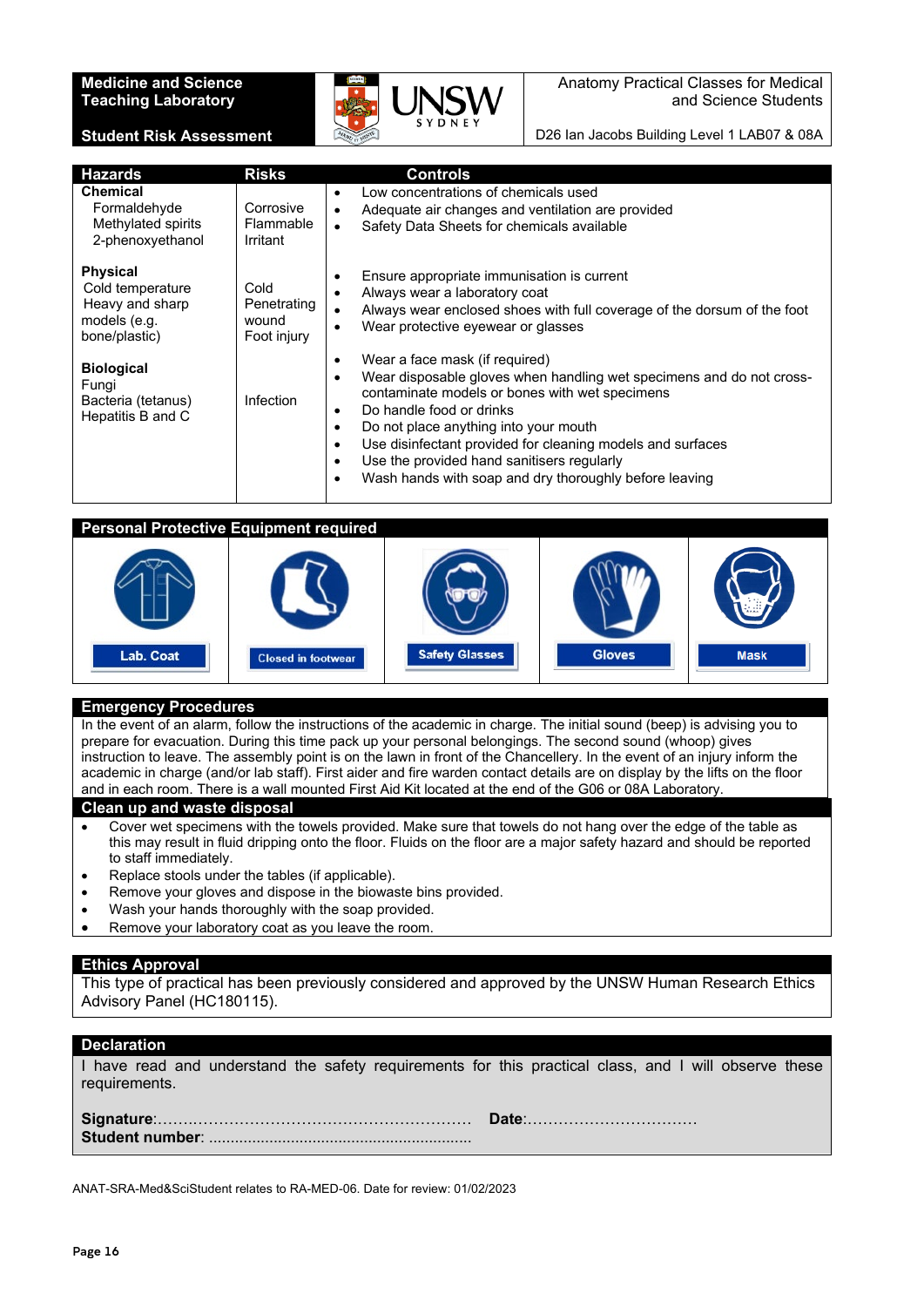#### **Medicine Teaching Laboratory**

#### **Student Risk Assessment**



Surgical Skill Suite for Medical and Science Students

Wallace Wurth LG 44

| <b>Hazards</b><br><b>Chemical</b><br>Formaldehyde<br>Methylated spirits<br>2-phenoxyethanol                                                                      | <b>Risks</b><br>Corrosive<br>Flammable<br>Irritant       | <b>Controls</b><br>Low concentrations of chemicals used<br>٠<br>Adequate air changes and ventilation are provided<br>٠<br>Safety Data Sheets for chemicals available<br>٠                                                                                                                                                                                                                                                                                                                                                                                                                                                                                                                                                                                                                                                                                         |
|------------------------------------------------------------------------------------------------------------------------------------------------------------------|----------------------------------------------------------|-------------------------------------------------------------------------------------------------------------------------------------------------------------------------------------------------------------------------------------------------------------------------------------------------------------------------------------------------------------------------------------------------------------------------------------------------------------------------------------------------------------------------------------------------------------------------------------------------------------------------------------------------------------------------------------------------------------------------------------------------------------------------------------------------------------------------------------------------------------------|
| <b>Physical</b><br>Cold temperature<br>Heavy and sharp<br>models (e.g.<br>bone/plastic)<br><b>Biological</b><br>Fungi<br>Bacteria (tetanus)<br>Hepatitis B and C | Cold<br>Penetrating<br>wound<br>Foot injury<br>Infection | Wear warm clothing as required<br>٠<br>Always wear a laboratory coat<br>٠<br>Wear long-sleeved surgical gown when working with fresh tissue and<br>٠<br>embalming<br>Always wear enclosed shoes with full coverage of the dorsum of the foot<br>٠<br>Wear protective eyewear<br>٠<br>Use QlickSmart blade removal unit to remove scalpel blades<br>٠<br>Ensure appropriate immunisation is current<br>٠<br>Wear a face mask (if required)<br>٠<br>Wear disposable gloves when handling wet specimens and do not<br>٠<br>cross-contaminate models or bones with wet specimens<br>Do bring in any food or drinks<br>٠<br>Do not place anything into your mouth (e.g. pen)<br>٠<br>Use disinfectant provided for cleaning models and surfaces<br>٠<br>Use the provided hand sanitisers regularly<br>٠<br>Wash hands with soap and dry thoroughly before leaving<br>٠ |

#### **Personal Protective Equipment required**



#### **Emergency Procedures**

In the event of an alarm, follow the instructions of the academic in charge. The initial sound (beep) is advising you to prepare for evacuation. During this time pack up your personal belongings. The second sound (whoop) gives instruction to leave. Follow the instructions of the academic in charge and the fire warden regarding the assembly point. In the event of an injury inform the academic in charge (and/or lab staff). First aider and fire warden contact details are on display near the entrance/exit doors. There is a wall mounted First Aid Kit located near the entrance/exit doors.

#### **Clean up and waste disposal**

- Refer to SWP-MED-MED-00093: GASU Dissecting embalmed cadaveric material and SWP-MED-MED-00094: GASU - Recording and tracking dissection and waste.
- Fluids on the floor are a major safety hazard and should be reported to staff immediately.
- Replace stools under the tables (if applicable).
- Remove your gloves and dispose in the biowaste bins provided.
- Wash your hands thoroughly with the soap and dry your hands with paper towel.
- Remove your lab gown when you leave the Mortuary.

#### **Ethics Approval**

This type of practical has been previously considered and approved by the UNSW Human Research Ethics Advisory Panel (HC180115).

#### **Declaration**

I have read and understand the safety requirements for this practical class, and I will observe these requirements.

ANAT-SRA-Med&SciStudent relates to RA-MED-06. Date for review: 01/02/2023